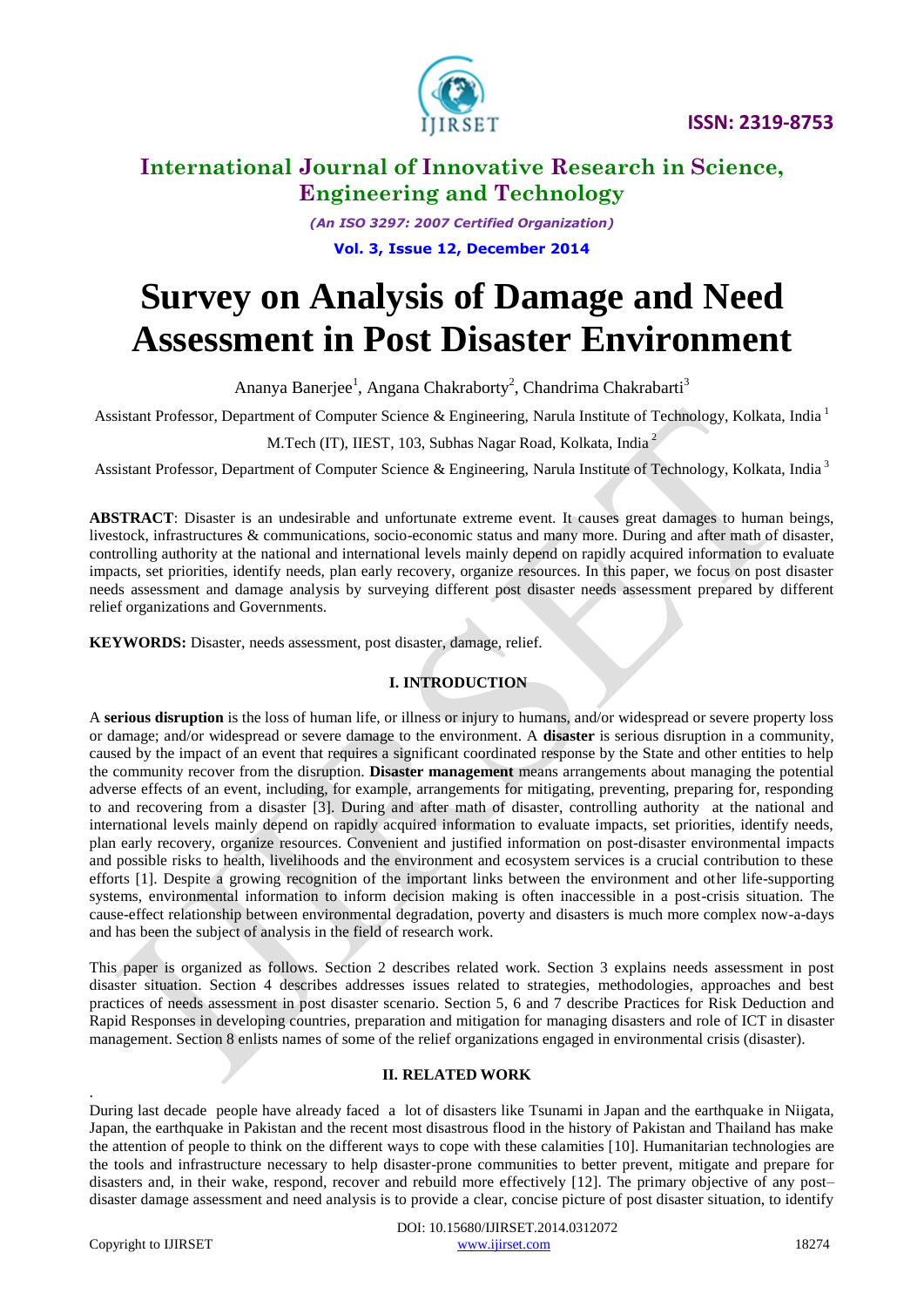

*(An ISO 3297: 2007 Certified Organization)*

### **Vol. 3, Issue 12, December 2014**

relief needs, and to develop strategies for recovery. Ideally, an assessment should take into consideration the direct and indirect losses, which have both short and long term effects on communities. In order to create a holistic picture and plan out a timely and appropriate response strategy, an assessment method must incorporate both the scale of destruction and the victim"s needs [11].The Sphere Project, established by a group of non-governmental organizations and the Red Cross Red Crescent Movement to improve the quality of their actions during disaster response and to be held accountable for them, has defined a number of minimum standards and core process standards (Sphere, 2011) [12].

### **III. NEED ASSESSMENT IN POST DISASTER SITUATION**

If officials(different NGOs and Govt. Organization) are responsible for organizing post-disaster relief operations to make effective decisions about the deployment of resources , it is essential that they must be properly informed. They must have appropriate and timely information about what has happened, what needs to be done, and what resources are available. Their decisions can save lives, minimize injury damage and loss, prevent escalation, prevent secondary hazards and inform people who need to know. Well-organized response will also help to build confidence and enhance credibility. Relief operations are, in essence, the management of information and resources, based on assessments and reports. Information is needed at all levels of administration but the nature of the information required will vary from one level to another. Good assessments and reporting require forethought; the assessment and reporting system should be established in preparedness planning. There is a clearly defined sequence to the process of managing information converting raw data to useful information [4]:

- Information "in"
- Sorting (grading, collating, discarding what is unreliable)
- Evaluation
- Decision making
- Information "out" (dissemination)
- Action

Addressing environmental consideration features as part of this process and, in a bid to highlight the many ways in which environmental issues need to be considered during early recovery, this guide has been commissioned. Development of this guide in support of early recovery and as part of the broader post-disaster needs assessment (PDNA) is intended to help [1]:

- Identify environmental impacts and risks caused by the crisis and relief operations as well as potential environmental pressures from recovery.
- Identify the negative response-related activities or coping mechanisms resulting from an emergency that can impact the environment or create new environmental risks.
- Assess institutional capacities at the national and local levels to mitigate environmental risks and manage environmental recovery.
- Provide a forward looking plan that aims to integrate environmental needs within early recovery programming and across the relevant relief and recovery clusters.
- Provide a standard reference point for future environmental assessments in the post-crisis setting, in spite of the fact that this tool is expected to be modified to suit the needs of different situations.

In addition to the above, a number of secondary objects might be highlighted, these being the opportunity to [1]:

- Generate strategic baseline data that could eventually feed into a monitoring and evaluation system to track implementation of environmental recovery interventions.
- $\bullet$  Identify initiatives that can be strengthened to provide or help rebuild livelihoods and sustain human security especially those that depend on the environment and natural resources.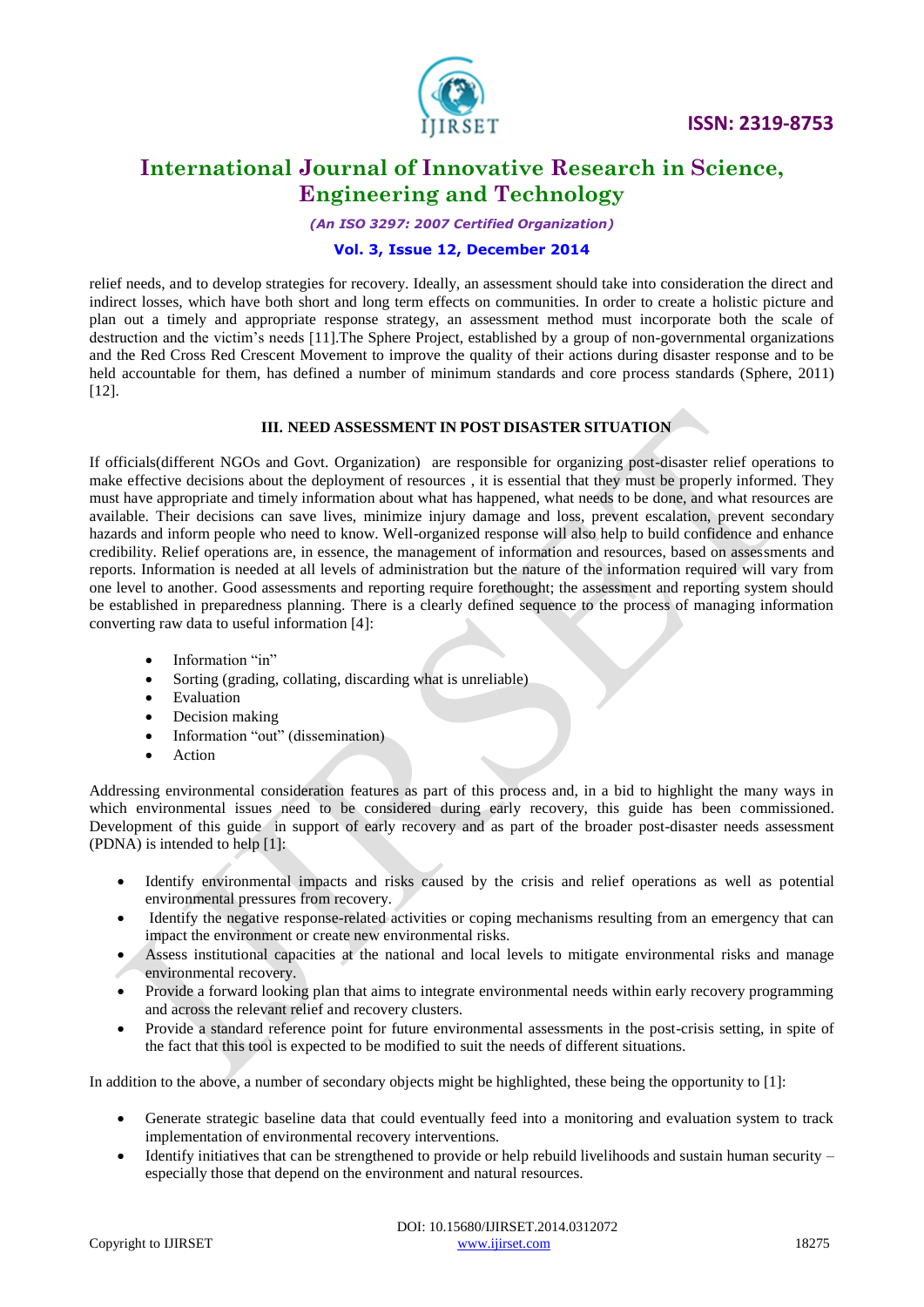

*(An ISO 3297: 2007 Certified Organization)*

### **Vol. 3, Issue 12, December 2014**

- Identify how environmental degradation may have contributed to the underlying causes of the emergency and how environmental vulnerabilities can be addressed during recovery.
- Identify opportunities to re-orient livelihoods along sustainable pathways, using environmentally sound construction practices and/or alternative energy options, by identifying ecosystem restoration requirements.
- By mainstreaming disaster risk reduction, it provide an understanding of the specific vulnerabilities that women and other groups in the communities face, and identify their capacities and needs to engage in the environmental recovery process.

Post Disaster Need Assessment (PDNA) focus on the following sectors [6][7]

- Protection against Trafficking
- Shelter & Clothing
- Water
- Sanitation
- Medical Health
- Education
- Livelihood(Agriculture, Horticulture, Livestock, Fisheries, Tourism Linked Livelihoods, Micro, Small and Medium Enterprises)

Based on damages in different sectors, following are the assessments [4] in table 1.

#### **Table 1. Damage Assessments**

| % Damaged | <b>Meaning</b>                                                                       |
|-----------|--------------------------------------------------------------------------------------|
| 100       | Structure is unusable. Cannot be repaired.                                           |
| >75       | Major structural damage. Unsafe for use. Repairable within 1 month.                  |
| > 50      | Significant structural damage. Unsafe for use. Repairs will take more than<br>1 week |
| > 25      | Some structural damage but safe for limited use. Repairable within 1 week            |
| < 25      | Minor structural damage. Usable                                                      |

It is clear from the table (table.1) that meaning of damage is varied based on situation. In case of 100% damage, infrastructure cannot be repaired. In case of less than 75% damage, it is unsafe to use the infrastructure. In case of less than 25% damage, infrastructure can be used.

#### **IV. STRATEGIES, METHODOLOGIES, APPROACHES AND BEST PRACTICES OF NEEDS ASSESSMENT IN POST DISASTER SCENARIO**

#### **Strategies**

- Undertake post-disaster assessment across the phases of prevention, preparation, response and recovery to review the effectiveness of disaster management including the determination of the social and economic costs of disasters (tangible and intangible).
- Implement a knowledge management framework to capture and implement lessons identified.
- Maintain a log of strategies that work well and opportunities for improvement before, during and after a disaster event [3].

# **A. Assessment methodology**

#### **Data**

Field Data was collected by teams of enumerators including men and women from participating agencies. Each district was coordinated by agency team leaders in the field ensuring that teams targeted the districts following the sampling strategy and minimizing duplication and gaps. Data includes household surveys, focus group discussions, key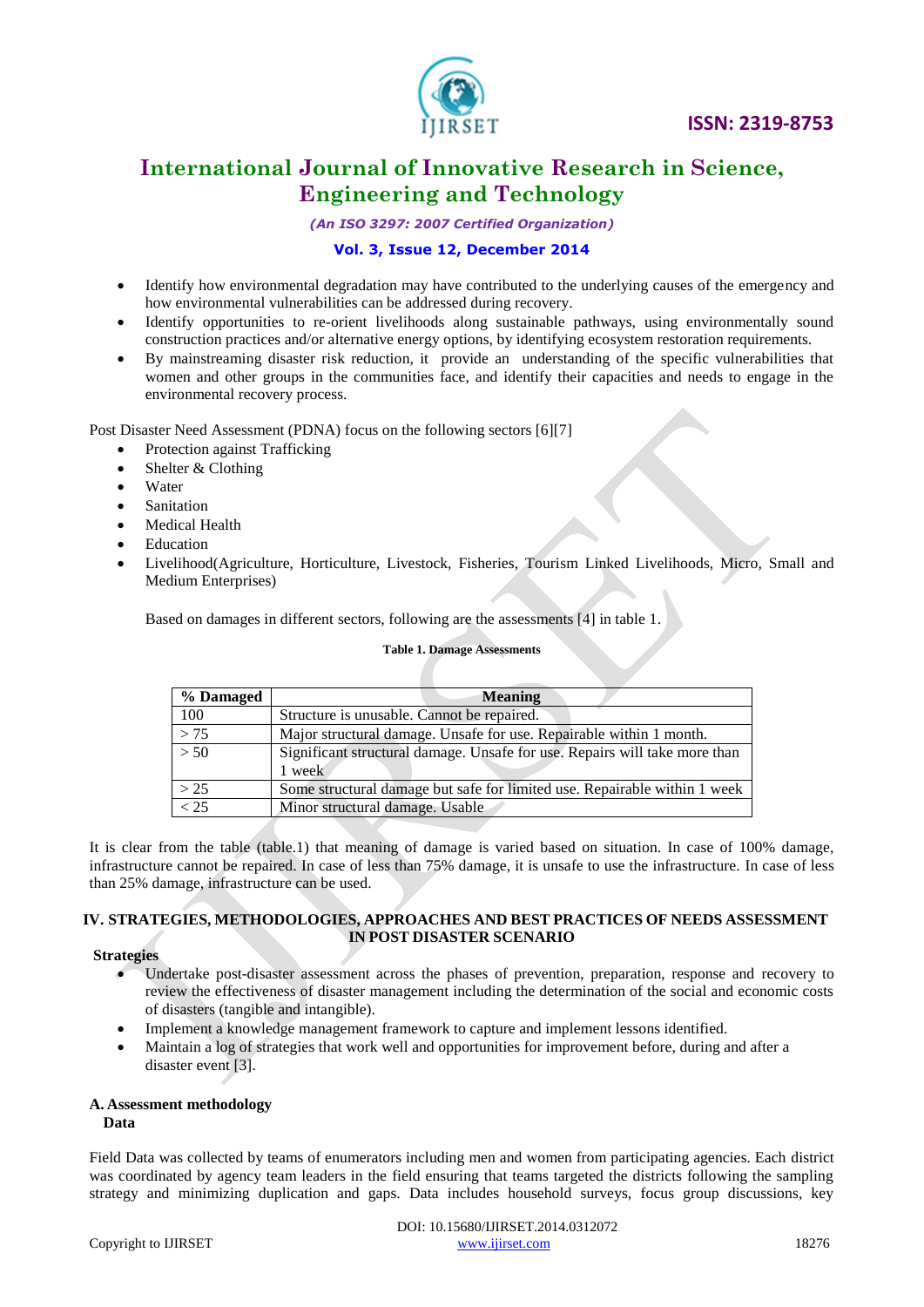

 **ISSN: 2319-8753** 

# **International Journal of Innovative Research in Science, Engineering and Technology**

*(An ISO 3297: 2007 Certified Organization)*

# **Vol. 3, Issue 12, December 2014**

informant interviews and observations. Secondary Data, collected from external sources provides the backdrop of reported needs and context.

#### **Sampling Strategy**

Due to the localized damage caused by the floods and landslides, this assessment purposely sampled geographic areas based on the districts, blocks and villages identified as being the most affected by the rapid assessments conducted by participating agencies.

The assessment used the following sampling prioritization:

District Level – A target of a minimum of 4 of the most affected districts

Block Level – At the block level, the assessment targeted the following for undertaking sampling:

- Selection of the worst affected blocks
- Study the damages to shelters in both urban as well as rural areas
- Within the urban and rural areas, study the damage to homes belonging to members of SC community as well as non-SC community

Village level – conduct a minimum of 5 representative household surveys [8].

#### **Approaches and Best Practices**

A number of different approaches used for the assessment of needs were identified by means of a review of literature and of the practice of organizations in related fields. The main selection criteria for their inclusion in the analysis was their importance as inter-agency and multi sectoral approaches; this included the Development Assistance Committee (DAC) Guidelines, the Office for the Coordination of Humanitarian Affairs" (OCHA) Common Appeal Process (CAP), the Common Country Assessment (CCA) of the UN System and the Country Assistance Strategy (CAS) of the World Bank Group [5].

The review of assessment approaches starts with an analysis of the conceptual basis of common assessment approaches and considers specifically how the assessments can contribute to a needs assessment in post-conflict situations. The assessment approaches reviewed are grouped according to the main context of application: (1) Crisis and conflict analysis, (2) emergency and humanitarian aid and (3) development cooperation [5]. Table 2 provides an overview of the assessment approaches [5]. There are assessment approaches like crisis and conflict, humanitarian an emergency aid, Development Corporation etc.

#### **Table 2. Assessment Approaches**

| 1. Crisis and conflict analysis                                                            |  |
|--------------------------------------------------------------------------------------------|--|
| 1.1. DAC-Guidelines, Helping Prevent Violent Conflict, OECD                                |  |
| 1.2. Conflict Analysis Framework, World Bank                                               |  |
| 1.3. Conflict Related Development Analysis, UN System                                      |  |
| 1.4. Conflict Assessment, DFID                                                             |  |
| 1.5. Conflict Analysis, GTZ                                                                |  |
| 2. Humanitarian and emergency aid                                                          |  |
| 2.1. SPHERE-Handbook                                                                       |  |
| 2.2. Consolidated Appeals Process (CAP), UN System                                         |  |
| 2.3. Disaster Assessment Methodology, ECLAC                                                |  |
| 2.4. UN Disaster Assessment and Coordination, UNDAC                                        |  |
| 2.5. Humanitarian Needs Approach, IFRC                                                     |  |
| 2.6. Emergency Needs Assessment, WFP                                                       |  |
| 2.7. Rapid Assessment of Nutrition, GTZ                                                    |  |
| 2.8. Rapid Needs Assessments in Crisis Response and Reconstruction, ILO                    |  |
| <b>Development cooperation (planning tools)</b>                                            |  |
| 3.1. Country Assistance Strategy/Transitional Support Strategy (CAS/TSS), World Bank Group |  |
| 3.2. Poverty Reduction Strategy (PRS), World Bank Group                                    |  |
| 3.3. Common Country Assessment and Development Assistance Framework (CCAUNDAF), UN System  |  |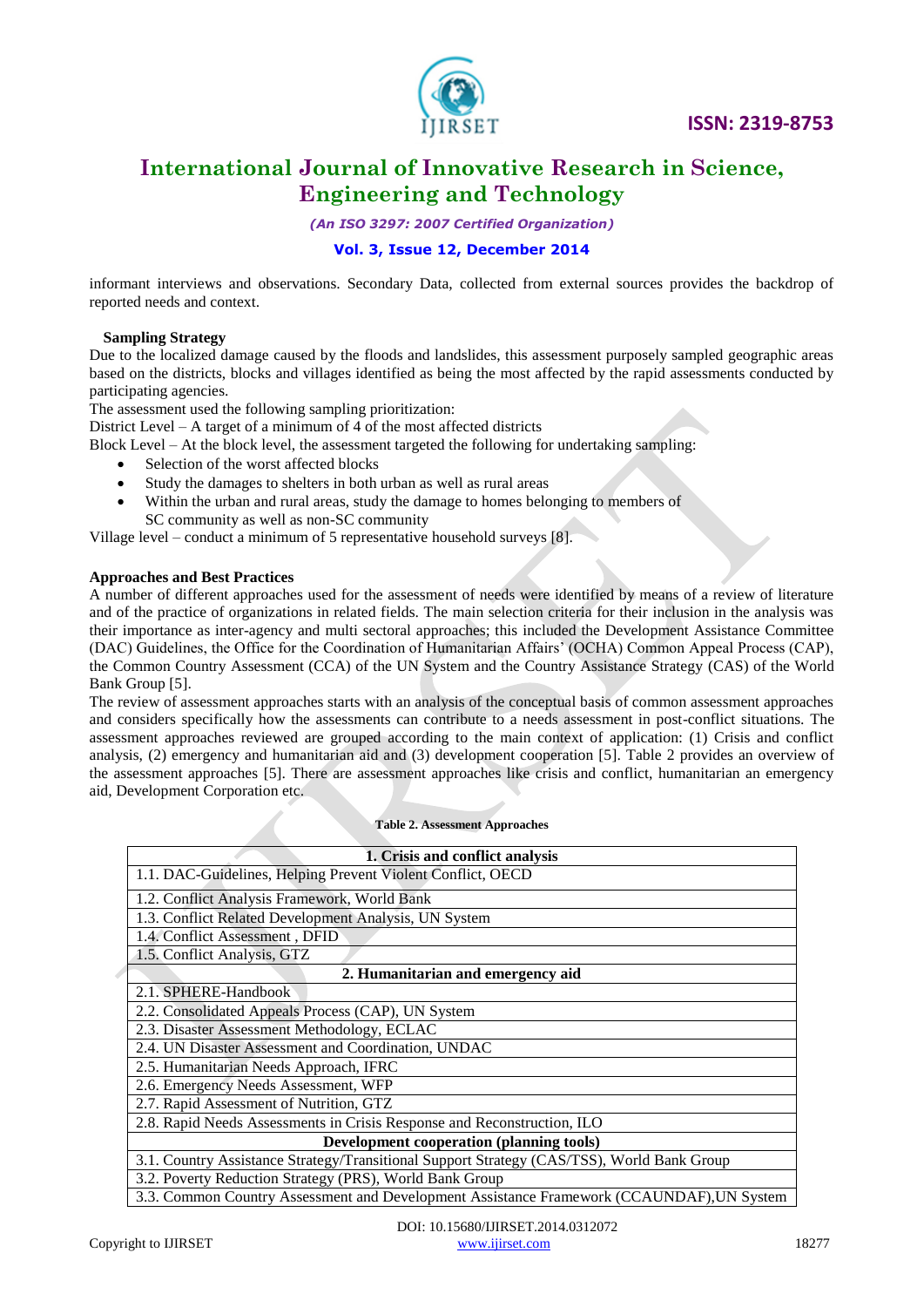

*(An ISO 3297: 2007 Certified Organization)*

### **Vol. 3, Issue 12, December 2014**

#### **V. PRACTICES FOR RISK DEDUCTION AND RAPID RESPONSES IN DEVELOPING COUNTRIES**

- ICT in emergency planning and civil protection.
- Case studies related to particular incidents and learned lessons.
- Benchmark and case studies in e-governance for disaster management.
- Case studies of the use of social media and networks.
- Innovative uses of technologies adapted to the readiness status of developing countries [13].

#### **VI. PREPARATION AND MITIGATION FOR MANAGING DISASTERS**

- Prediction and early warning.
- Remote sensing.
- Risk assessment, modeling and simulation tools for crisis situations.
- Healthcare crisis information systems.
- Multimedia-based communication skills for citizens and civil servants.
- E-government and population education [13].

# **VII. ROLE OF ICT IN DISASTER MANAGEMENT**

The term "ICT"(Information & Communication Technology) supports a range of technologies for getting, storing, and retrieving, processing, analyzing and transmitting information. This includes networks, computers and any other processing and transmitting equipment and software. It can cover a wide range of system designs and configurations. (Business Tech Research Inc., 2010). ICT activities must operate within a framework of availability during normal and emergency conditions and that information is secured by means of risk management procedures. The intention is to cost-effectively plan for abnormalities in normal circumstances from the viewpoint of operational demands and to create a solid foundation for ICT preparedness in emergency conditions. Moreover, software and hardware platforms must facilitate knowledge management initiatives within and between institutions within the region. The ICT capacity and capabilities must be strengthened to facilitate greater collaboration and learning [2].

### **VIII. LIST OF SOME OF THE RELIEF ORGANIZATIONS [9] ENGAGED IN ENVIRONMENTAL CRISIS (DISASTER)**

- [Indian Red Cross Society \(Indian Red Cross\)](http://reliefweb.int/organization/indian-red-cross)
- [Institute of Peace and Conflict Studies \(IPCS\)](http://reliefweb.int/organization/ipcs)
- [Int'l Crops Research Institute for the Semi-Arid Tropics \(ICRISAT\)](http://reliefweb.int/organization/icrisat)
- [Inter Agency Group Orissa \(IAG Orissa\)](http://reliefweb.int/organization/iag-orissa)
- International Initiative for Impact Evaluation (3ie)
- [Independent Election Commission of Afghanistan](http://reliefweb.int/organization/independent-election-commission-afghanistan)
- [Indonesian Red Cross \(PMI\)](http://reliefweb.int/organization/pmi)
- [Indus Institute for Research and Education \(IIRE\)](http://reliefweb.int/organization/iire)
- [Integrity Watch Afghanistan](http://reliefweb.int/organization/integrity-watch-afghanistan)
- [Inter-Agency Standing Committee Sri Lanka \(IASC Sri Lanka\)](http://reliefweb.int/organization/iasc-sri-lanka)
- International Centre for Diarrhoeal Disease Research (ICDDR, B)
- [International Centre for Integrated Mountain Development \(ICIMOD\)](http://reliefweb.int/organization/icimod)
- [International Force East Timor \(INTERFET\)](http://reliefweb.int/organization/interfet)
- [International Recovery Platform \(IRP\)](http://reliefweb.int/organization/irp)
- [International Steering Committee for Global Mapping \(ISCGM\)](http://reliefweb.int/organization/iscgm)
- [International Water Management Institute \(IWMI\)](http://reliefweb.int/organization/iwmi)
- [InterNet Campaign to help North Korean Flood Victims \(ICHNKFP\)](http://reliefweb.int/organization/ichnkfp)
- American Red Cross